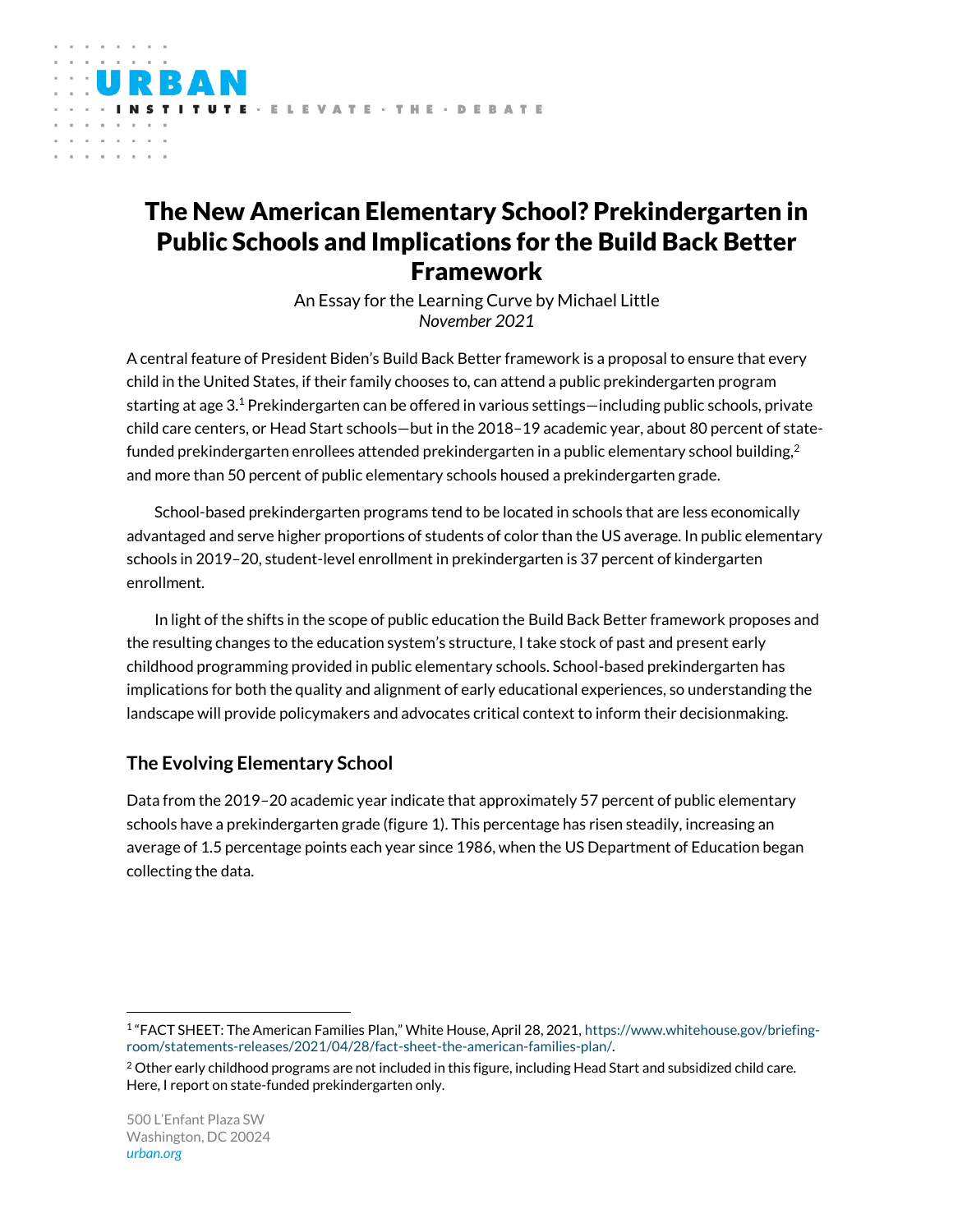#### FIGURE 1



#### **Share of Public Elementary Schools with Early Childhood Education Features**

**Source:** School CCD Directory, School CCD Enrollment, via Education Data Portal v. 0.10.0, Urban Institute, under [ODC](https://opendatacommons.org/licenses/by/1-0/)  [Attribution License.](https://opendatacommons.org/licenses/by/1-0/)

Figure 1 also shows the trend for early elementary schools and prekindergarten-only schools. Early elementary schools, which have only prekindergarten through third grade (P–3), have composed about 10 percent of all public elementary schools since 1986. Prekindergarten-only schools are rare but increasing in number. These schools have grown from essentially 0 percent of all public elementary schools in 1986 to 3 percent today.

With a large influx of new students into the educational system via the proposed Build Back Better framework, states and districts may consider expanding prekindergarten-only and P–3 schools in addition to siting prekindergarten into more traditional elementary school structures. These alternative school grade structures may be particularly appealing, given that the Build Back Better framework adds two new early grades, and current school buildings may not be able to accommodate that enrollment.

## **Student Enrollment in School-Based Prekindergarten**

A school having a prekindergarten grade can obscure the actual number of students served because some schools might serve only a handful of students through specialized programs (e.g., Title I) while others might include several prekindergarten classrooms. To explore this, I analyzed changes in student-level enrollment in school-based prekindergarten programs between 1988 and 2019. In the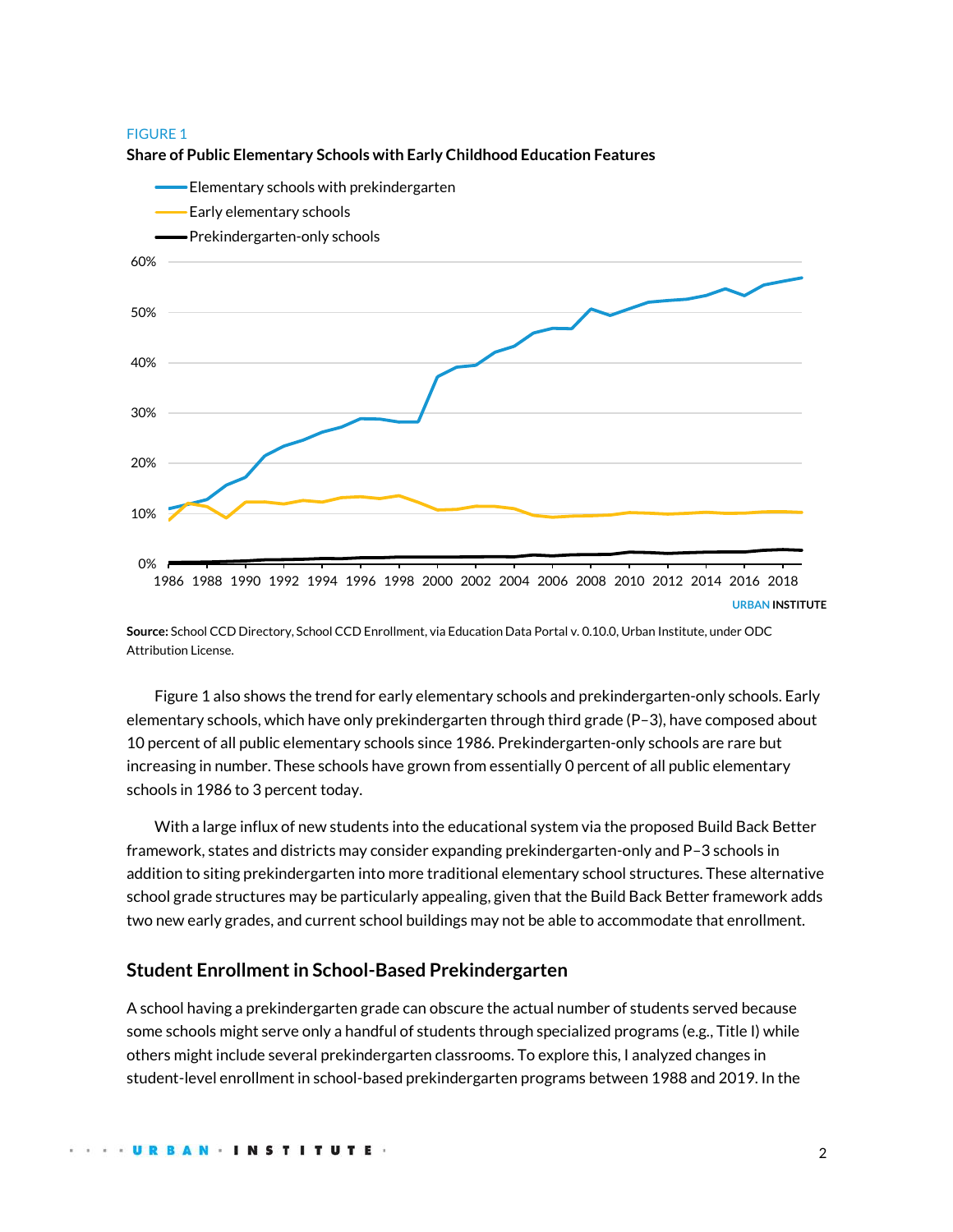2019–20 academic year, prekindergarten enrollment as a share of kindergarten enrollment was 37 percent, and 1.36 million students were served.<sup>3</sup> This share has risen steadily, up about 1 percentage point per year since 1988. The current level of prekindergarten enrollment in public elementary schools, though having increased, is not even half of kindergarten enrollment. Additionally, although the Common Core of Data does not distinguish between prekindergarten for 3-year-olds or prekindergarten for 4-year-olds, it is likely that the vast majority of these students are 4-year-olds. Data from the National Institute for Early Education Research shows that state prekindergarten programs serve only 6 percent of 3-year-olds, and 19 states do not include any 3-years-olds in their programs. 4

# **Who Attends School-Based Prekindergarten?**

# *Geography of School-Based Prekindergarten*

Schools with and without prekindergarten programs are roughly equally distributed across cities and towns (figure 2). School-based programs are less common in suburban areas and more common in rural areas. It makes sense that there are fewer prekindergarten programs in wealthier suburban areas because prekindergarten programs are often designed to target students whose families have lower incomes. A move to a more universal approach to prekindergarten delivery, as proposed by the Build Back Better framework, would likely equalize these differences.

 $3$  Results were consistent when comparing prekindergarten student enrollment with first-grade enrollment.

<sup>4</sup> Allison H. Friedman-Krauss, W. Steven Barnett, Karin A. Garver, Katherine S. Hodges, G. G. Weisenfeld, and Beth Ann Gardiner, *[The State of Preschool 2019](https://nieer.org/wp-content/uploads/2020/05/YB2019_Executive_Summary.pdf)* (New Brunswick, NJ: Rutgers University Graduate School of Education, 2020).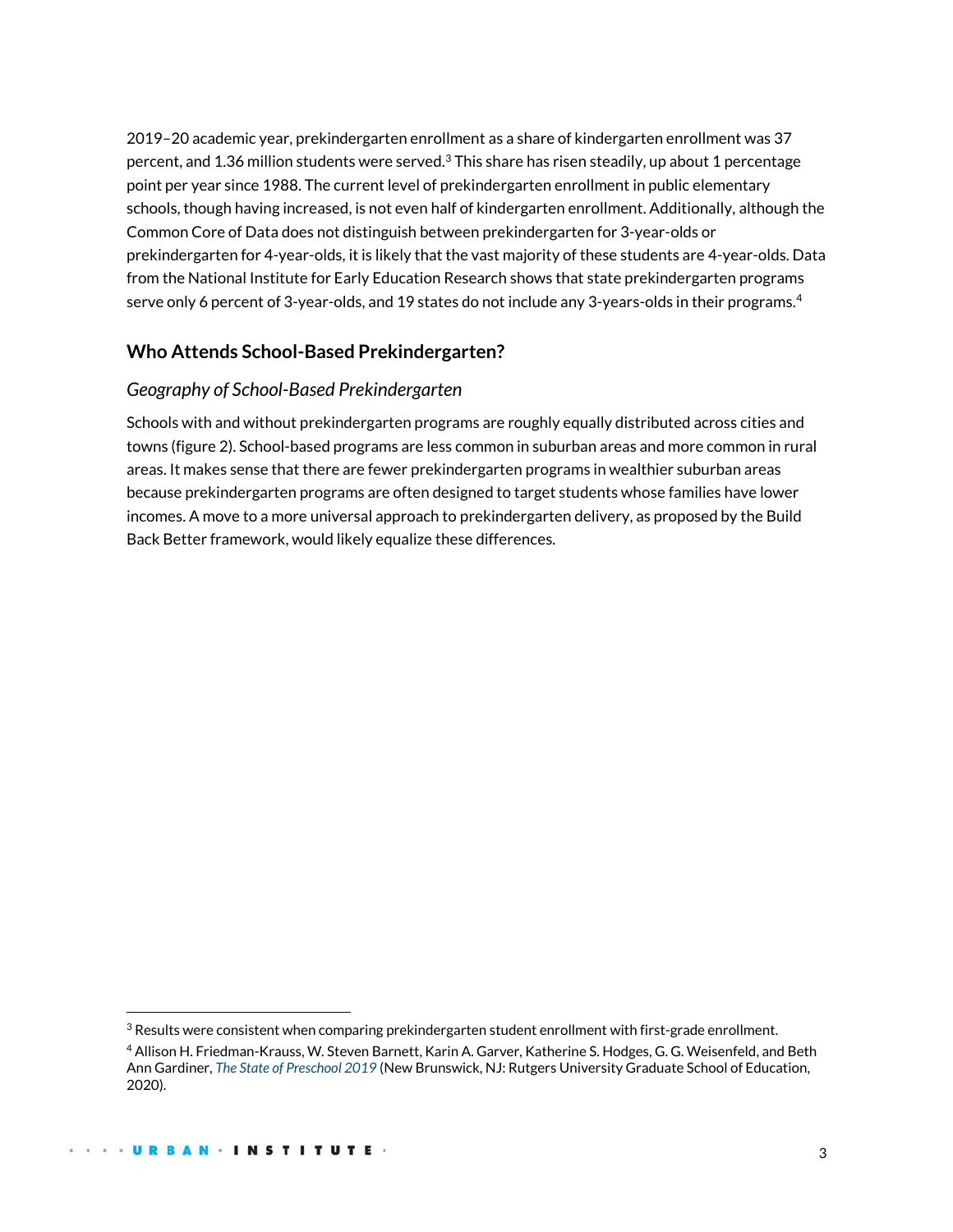#### FIGURE 2

### **Prekindergarten Program Shares, by Locale Type**



**Elementary schools with prekindergarten**  $\blacksquare$  **Elementary schools without prekindergarten** 

**Source:** School CCD Directory, School CCD Enrollment, via Education Data Portal v. 0.10.0, Urban Institute, under [ODC](https://opendatacommons.org/licenses/by/1-0/)  [Attribution License.](https://opendatacommons.org/licenses/by/1-0/)

**Note:** Values sum to 100 percent within each school type and across geographic locale types.

# *Economic Composition of School-Based Prekindergarten*

In terms of the economic composition of schools, prekindergarten programs are more prevalent in Title I schools than in non–Title I schools. Eighty-one percent of elementary schools with prekindergarten programs are Title I schools, and 76 percent of elementary schools without prekindergarten programs are Title I schools (figure 3).

Though this observed difference makes sense given that many state prekindergarten programs target low-income families, it highlights important opportunities for policymakers to consider when expanding prekindergarten programs. Seventy-six percent of schools without prekindergarten programs are Title I eligible. Targeting these schools for high-priority expansion may help ensure prekindergarten programs are located in communities with populations most likely to benefit from them.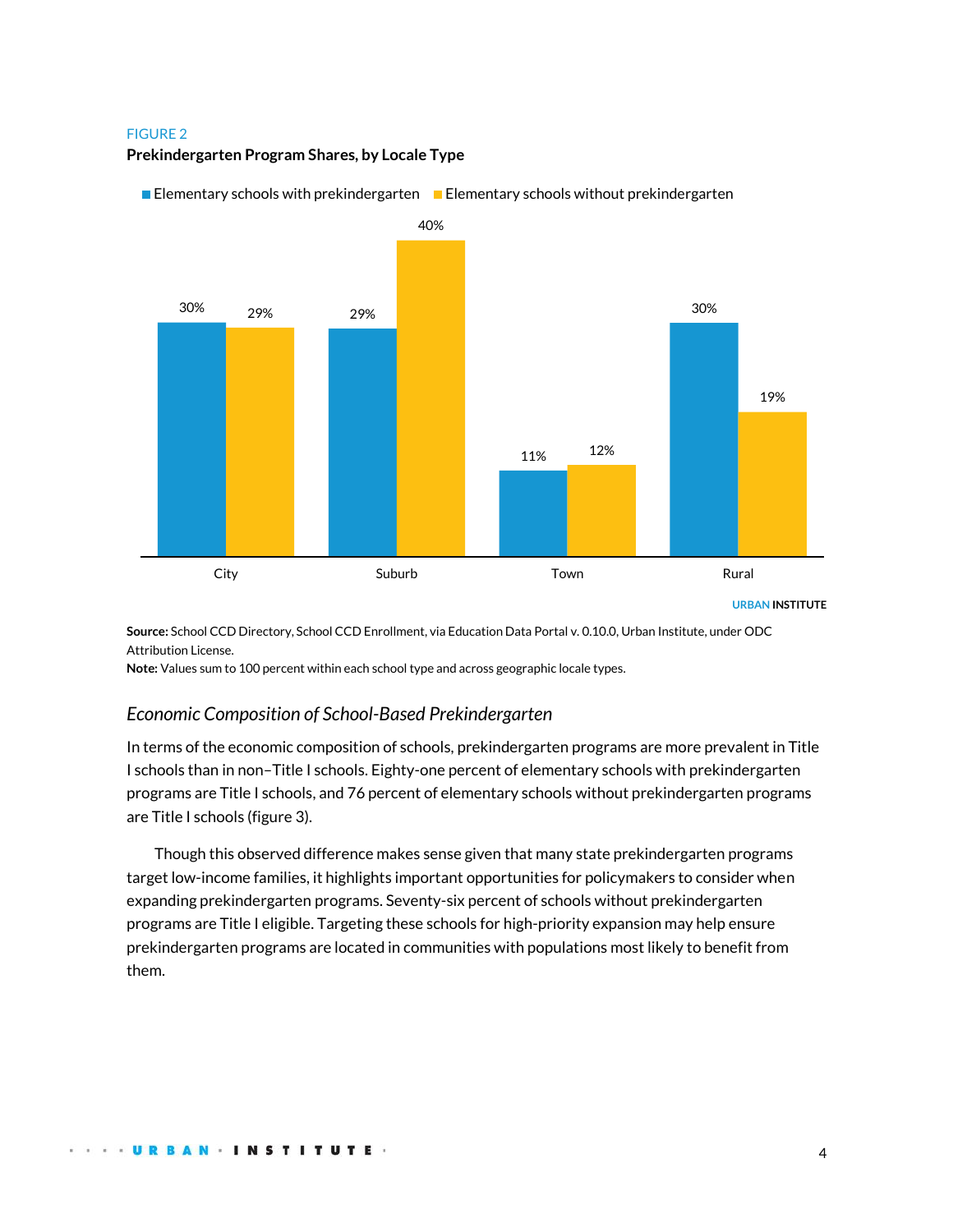#### FIGURE 3

#### **Title I Schools with and without Prekindergarten**



**URBAN INSTITUTE**

**Source:** School CCD Directory, School CCD Enrollment, via Education Data Portal v. 0.10.0, Urban Institute, under [ODC](https://opendatacommons.org/licenses/by/1-0/)  [Attribution License.](https://opendatacommons.org/licenses/by/1-0/)

# *School-Based Prekindergarten and Racial and Ethnic Demographics*

I also examined the racial and ethnic composition of prekindergarten attendees relative to that of kindergarten attendees. I find that the racial and ethnic composition of school-based prekindergarten attendees is generally consistent with that of kindergarten students. There are 3 percentage points fewer white students and 4 percentage points more Black students in school-based prekindergarten. Differences for other racial or ethnic groups are all no more than 1 percentage point.

#### TABLE 1

### **Prekindergarten and Kindergarten Enrollment, by Race or Ethnicity**

|                                           | Prekindergarten<br>enrollment | Share of<br>total | Kindergarten<br>enrollment | Share of<br>total |
|-------------------------------------------|-------------------------------|-------------------|----------------------------|-------------------|
| American Indian or Alaska Native          | 15.423                        | 1%                | 37.761                     | 1%                |
| Asian                                     | 50.769                        | 4%                | 197.996                    | 5%                |
| <b>Black</b>                              | 246,445                       | 18%               | 534.326                    | 14%               |
| Hispanic                                  | 395.250                       | 29%               | 1.042.138                  | 28%               |
| Native Hawaiian or other Pacific Islander | 3.663                         | 0%                | 15.417                     | 0%                |
| Two or more races                         | 60.152                        | 4%                | 199.102                    | 5%                |
| White                                     | 588.793                       | 43%               | 1.710.823                  | 46%               |

**Source:** School CCD Enrollment, via Education Data Portal v. 0.10.0, Urban Institute, under [ODC Attribution License.](https://opendatacommons.org/licenses/by/1-0/)

Though overall national-level enrollment appears to indicate school-based prekindergarten attendees are similar to kindergarten students in terms of race or ethnicity, variation can exist among schools. In fact, research has found that segregation in prekindergarten programs is more pronounced than segregation in K–12 classrooms.<sup>5</sup> I extended this research by exploring how segregation in schoolbased prekindergarten programs compares with prekindergarten programs overall as well as with segregation in kindergarten.

<sup>5</sup> Erica Greenberg and Tomas Monarrez, "Segregated from the Start: Comparing Segregation in Early Childhood and K–12 Education," Urban Institute, October 1, 2019, [https://www.urban.org/features/segregated-start.](https://www.urban.org/features/segregated-start)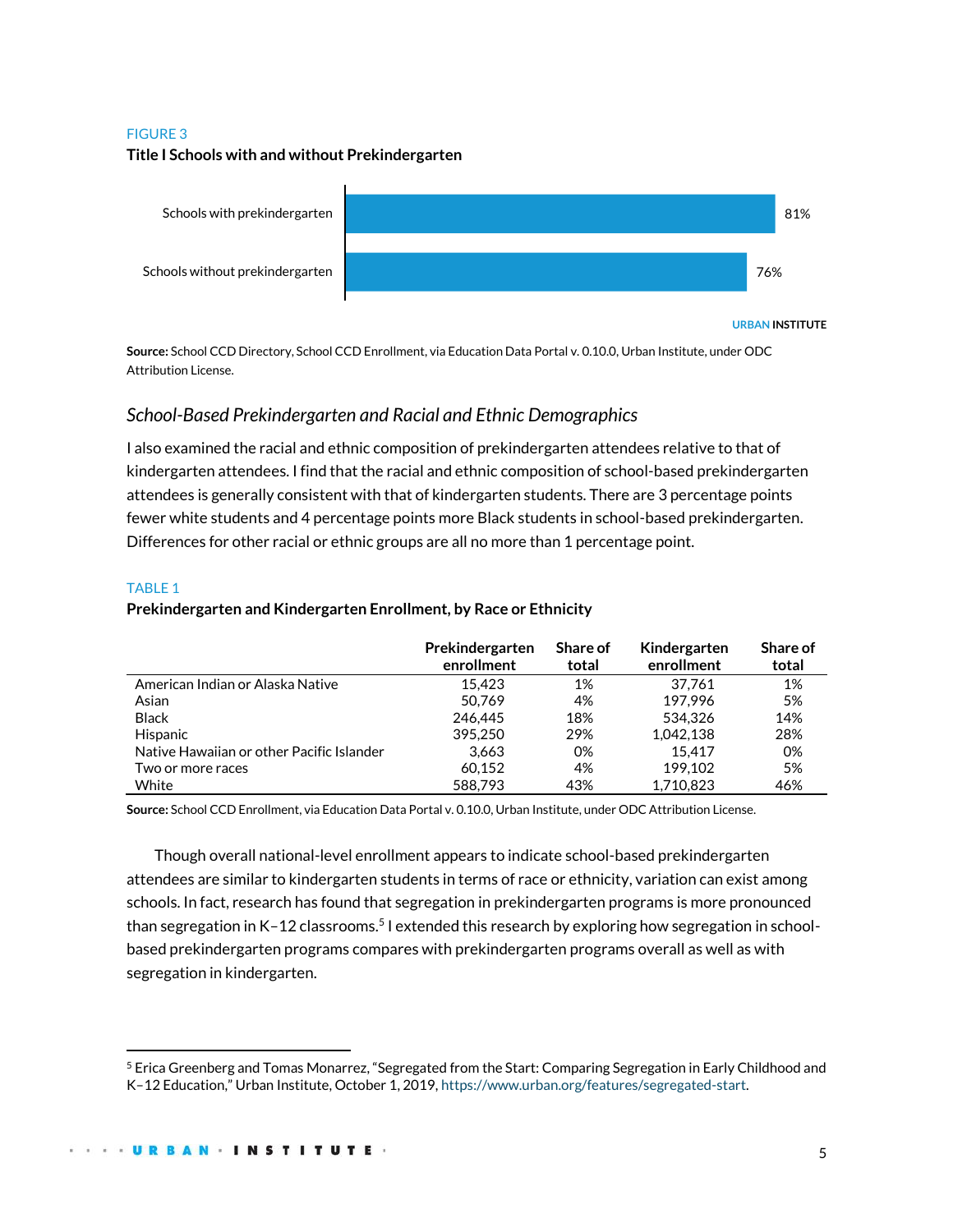For each of these groups, I calculated the dissimilarity index, which measures racial and ethnic imbalance. Higher values indicate more segregation, and lower levels indicate less segregation. I find that school-based prekindergarten programs are 10 percent less segregated than prekindergarten programs overall, but school-based prekindergarten programs are still 3 percent more segregated than kindergarten programs (figure 4). As we move from a targeted system of early childhood education to a universal approach as proposed in the Build Back Better framework, this moment is an opportunity to design policies that foster more integrated early learning environments. Students benefit from attending diverse early childhood programs. <sup>6</sup> One potential policy design feature that could be incorporated into the Build Back Better framework is targeting programs in diverse communities where there is greater potential for integrated programs.

#### FIGURE 4

#### **Dissimilarity Measures of Segregation**



**Source:** School CCD Enrollment, via Education Data Portal v. 0.10.0, Urban Institute, under [ODC Attribution License.](https://opendatacommons.org/licenses/by/1-0/) **Note:** Higher values represent more segregation.

# **Why Siting Prekindergarten in Elementary Schools Matters**

The experiences of children in prekindergarten and their subsequent educational experiences can vary based on whether they attend prekindergarten in an elementary school or in a stand-alone center. Recent research on differences between prekindergarten programs sited in elementary school buildings and stand-alone centers revealed key differences (table 2).<sup>7</sup>

<sup>6</sup> Jeanne L. Reid and Sharon Lynn Kagan, *[A Better Start: Why Classroom Diversity Matters in Early Education](https://www.prrac.org/pdf/A_Better_Start.pdf)* (New York: The Century Foundation; Washington, DC: Poverty and Race Research Action Council, 2015).

<sup>7</sup> Michael Little, "Educators' Views on the Location of Pre-K Programs and Its Relation to Features of P-3 Alignment: An Exploratory Study," *Children and Youth Services Review* 118 (November 2020): 105455. [https://doi.org/10.1016/j.childyouth.2020.105455.](https://doi.org/10.1016/j.childyouth.2020.105455)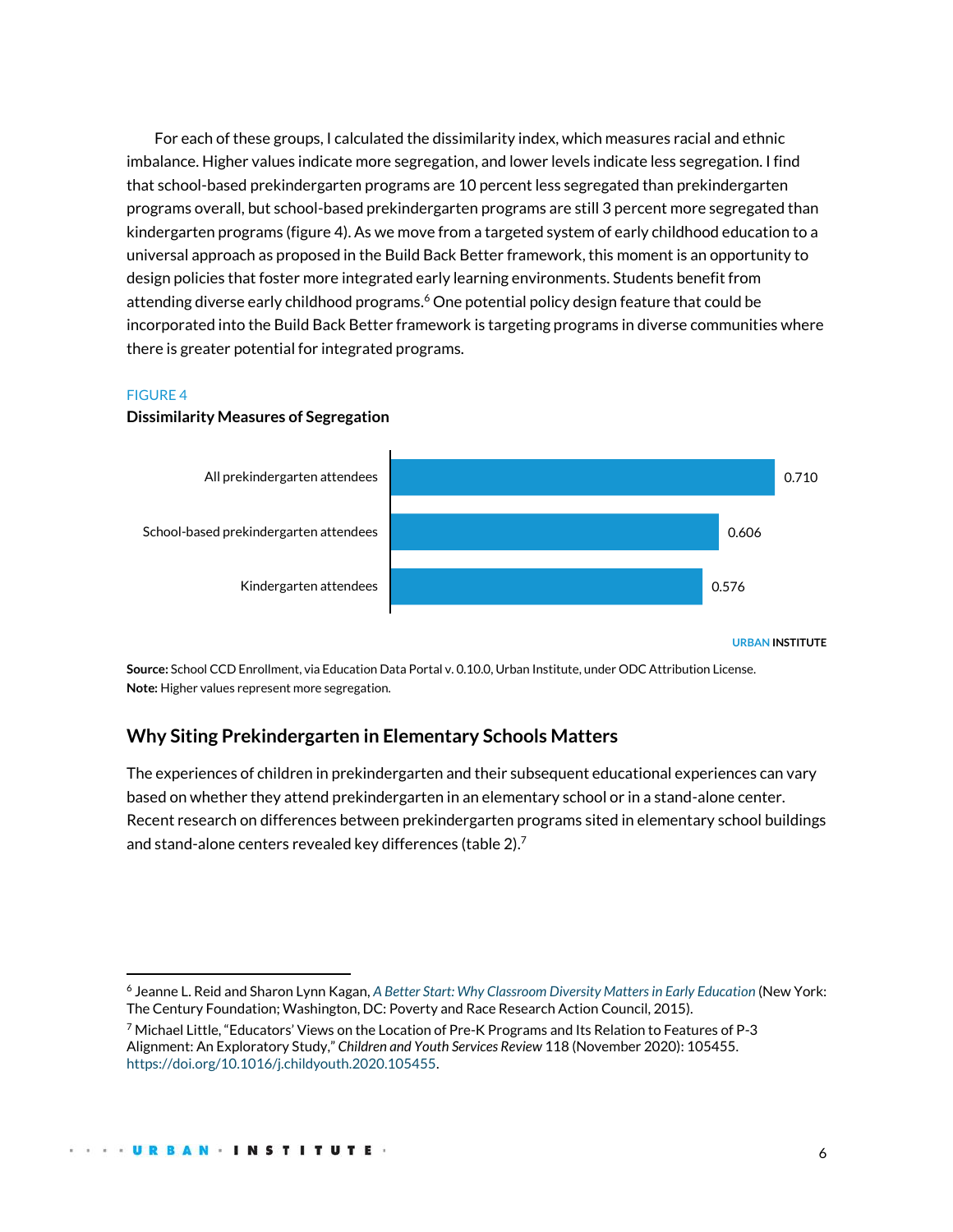## TABLE 2 **Potential Pros and Cons of School-Based Prekindergarten**

| Potential pros                                                                                                                                                                                                                                                                                | Potential cons                                                                                                                                                                                                                                                                                |
|-----------------------------------------------------------------------------------------------------------------------------------------------------------------------------------------------------------------------------------------------------------------------------------------------|-----------------------------------------------------------------------------------------------------------------------------------------------------------------------------------------------------------------------------------------------------------------------------------------------|
| • Greater access to educational resources (e.g.,<br>library, art space)<br>■ Teachers with higher educational credentials<br>• Children experience "what school is like" a year<br>early, which eases the transition into kindergarten<br>• Potential for greater alignment with early grades | • Academicization of prekindergarten via pushdown<br>pressures from the higher grade<br>Lack of full-day care, wraparound services<br>• Less choice for parents if they have younger<br>children (some centers are birth to age 5)<br>• School facilities may lack appropriate facilities for |
| and consistency in educational experiences,<br>especially when students stay in the same school.<br>Ability for prekindergarten-aged children to attend<br>the same school as older siblings                                                                                                  | 3- and 4-year-olds                                                                                                                                                                                                                                                                            |

I have shown that prekindergarten programs are a common feature in public elementary schools, but student enrollment in these programs is still only 37 percent of kindergarten enrollment. Prekindergarten expansions proposed in the Build Back Better framework could drastically alter the status quo. Elementary schools and stand-alone centers are potential sites for new prekindergarten classrooms, so critical decisions will need to be made about where and how to place new programs so that the pros in table 2 are maximized and the cons are minimized. Policymakers and program administrators should keep the following considerations in mind when engaging in this work:

- There is a tension between aligning prekindergarten and K-12 in the context of elementary school buildings and a desire to keep prekindergarten as a separate entity where developmentally appropriate practices are assured.
- There are multiple ways to add grades to the educational system. These include prekindergarten-only centers and schools, early childhood (P–3) schools, and traditional elementary schools (serving prekindergarten through fifth grade).
- Prekindergarten programs have traditionally been targeted to serve low-income and racially and ethnically diverse populations. Expansion to a universal approach will alter the demographics of students served but open the door to more diverse programs.

The factors explored in this brief should be included in program monitoring for the Build Back Better framework so the trends moving forward can be studied and subsequent policy changes can be made to assure a more just and equitable early childhood education system.

*Michael Little is an assistant professor in the North Carolina State University College of Education.*